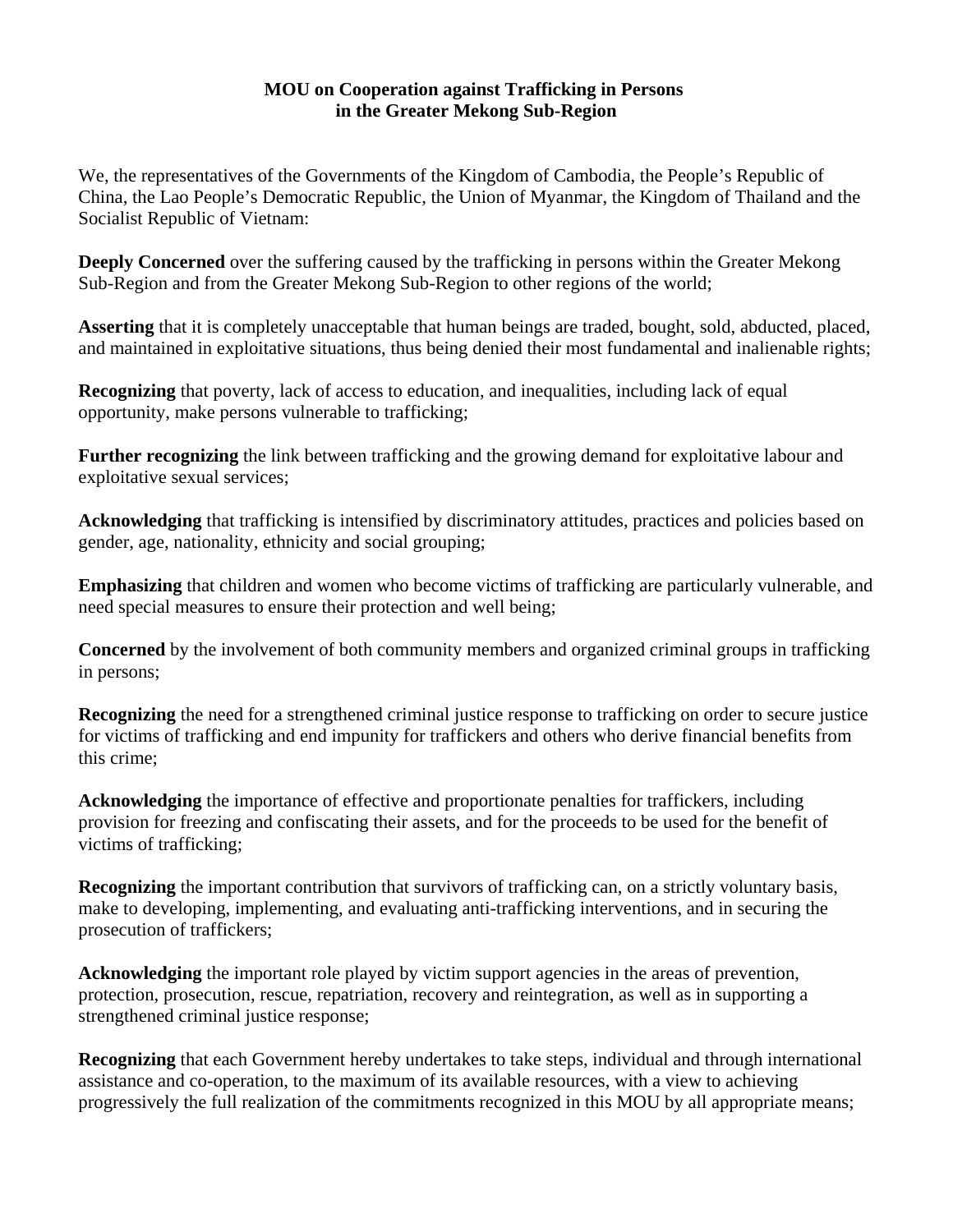**Recalling** the Universal Declaration of Human Rights, particularly Article 4, which states that 'No one shall be held in slavery or servitude; slavery and the slave trade shall be prohibited in all their forms';

**Commending** those Greater Mekong Sub-Region States which have ratified and/or acceded to the key international legal instruments concerning trafficking and related exploitation including the :

• United Nations Convention Against Trans-national Organised Crime and its Protocol to Prevent, Suppress and Punish Trafficking in Persons, Especially Women and Children;

• United Nations Convention on the Elimination of All Forms of Discrimination Against Women (CEDAW);

• United Nations Convention on the Rights of the Child (CRC), and its Optional Protocols on the Sale of Children, Child Prostitution and Child Pornography, and on the Involvement of Children in Armed Conflict;

• ILO Forced Labour Conventions (29 & 105);

• ILO Convention (182) Concerning the Prohibition and Immediate Action for the Elimination of the Worst Forms of Child Labour;

and encourage those States which have not yet done so, to accede to these instruments at the earliest possible time;

**Reaffirming** the importance of the United Nations Recommended Principles and Guidelines on Human Rights and Human Trafficking;

**Reaffirming** existing regional initiatives and commitments to combat trafficking in persons;

**Welcoming** the pioneering Memorandum of Understanding between Thailand and Cambodia on Bilateral Cooperation for Elimination Trafficking in Children and Women and Assisting Victims of Trafficking (2003) and efforts to develop similar bilateral anti-trafficking arrangements within the Greater Mekong Sub-Region;

**Welcoming** the importance of bilateral migration agreements, such as the Memoranda of Understanding on Cooperation in the Employment of Workers between Thailand and Cambodia, Lao PDR and Myanmar respectively, in promoting safe, orderly, well-regulated migration as this serves to reduce the demand for illegal migration services which provide opportunities for traffickers;

**Intending** fully that this MOU reflects the continuing political will of our Governments to cooperate to combat trafficking in persons; and

**Calling upon** all countries outside the GMS to join our countries in the fight against human trafficking;

**Hereby solemnly** commit to the following actions;

### **I.** *In the area of Policy and cooperation (national and international):*

1. **Encouraging** the use of the definition of trafficking contained in the Protocol to Prevent, Suppress and Punish Trafficking in Persons, Especially Women and Children supplementing the United Nations Convention on Transnational Organised Crime;

2. **Developing** national plans of action against trafficking in persons in all its forms;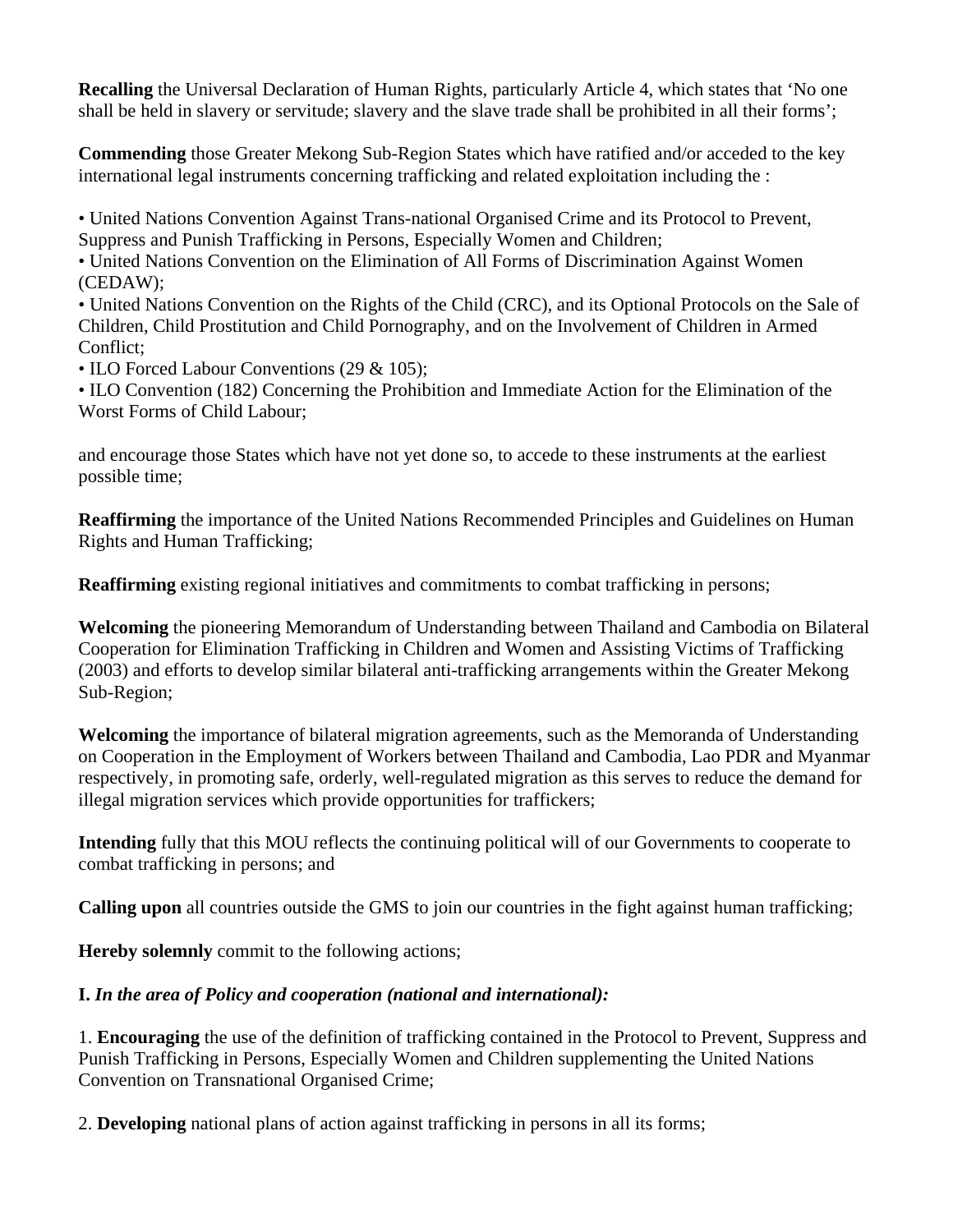3. **Working towards** establishing and strengthening a national, multi-sectoral committee on trafficking in persons with a mandate to coordinate the implementation of the National Plan of Action and other antitrafficking interventions;

4. **Creating** mechanisms to strengthen regional cooperation and information exchange, and designating a national focal point on combating trafficking;

5. **Improving** regional cooperation against trafficking, in particular through bilateral and multilateral agreements; and

6. **Strengthening** cooperation with international organisations and non-governmental organisations in combating trafficking in persons.

### **II. In the area of Legal Frameworks, Law Enforcement and Justice:**

7. **Adopting and enforcing**, as quickly as possible, appropriate legislation against trafficking in persons;

8. **Adopting** appropriate guidelines and providing training for relevant officials to permit the rapid and accurate identification of trafficked persons and to improve the prosecution process;

9. **Investigating,** arresting, prosecuting, and punishing perpetrators of trafficking according to law;

10. **Making** available to trafficked persons legal assistance and information in a language they understand;

11. **Developing** realistic and effective cooperation in the criminal justice system to remove impunity for traffickers and provide justice for victims;

12. **Strengthening** cross-border cooperation in law enforcement among the six GMS countries to combat trafficking through criminal justice process; and

13. **Providing** the necessary personnel and budgetary support for trafficking response capacities within national law enforcement authorities.

14. **Promoting** bilateral or multilateral agreements among the GMS countries to assist each other in the judicial process;

#### *III. In the area of Protection, Recovery, and Reintegration:*

15. **Promoting** greater gender and child sensitivity in all areas of work dealing with victims of trafficking;

16. **Ensuring** that persons identified as victims of trafficking are not held in detention by law enforcement authorities;

17. **Providing** all victims of trafficking with shelter, and appropriate physical, psycho-social, legal, educational, and health-care assistance;

18. **Adopting** policies and mechanisms to protect and support those who have been victims of trafficking;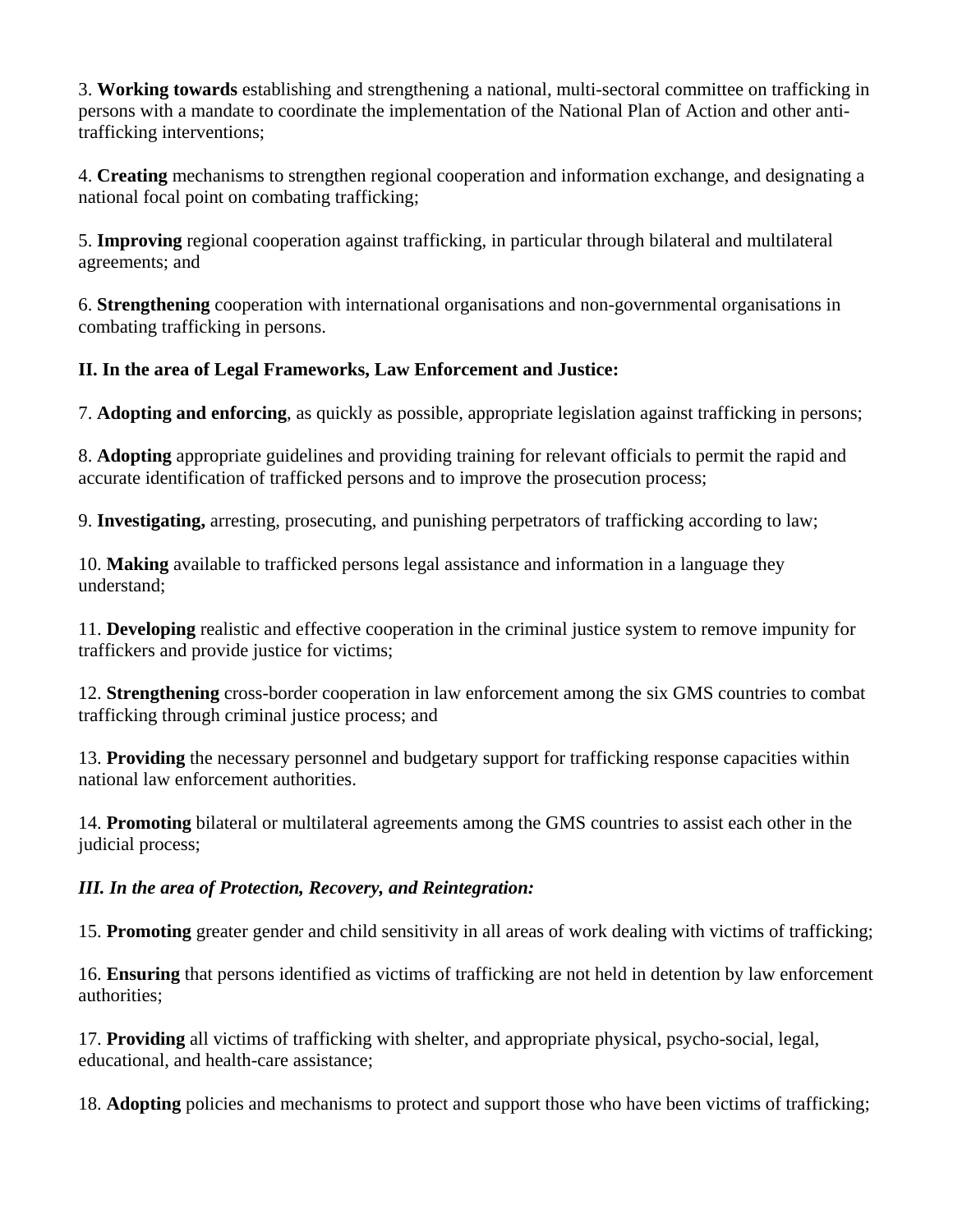19. **Strengthening** the capacity of the embassies and consulates to ensure that they can more effectively assist trafficked persons;

20. **Ensuring** cross-border cooperation in the safe return of trafficked persons, including support to ensure their well-being; and

21. **Working together** to facilitate the successful recovery and reintegration of trafficked persons and to prevent them form being re-trafficked.

### *IV. In the area of Preventive Measures:*

22. **Adopting** measures to reduce vulnerability including: supporting poverty reduction programs; increasing economic opportunities; ensuring access to quality education and skill training; and providing necessary personal legal documentation, including birth registration;

23. **Supporting** the development of community protection and surveillance networks for early identification and intervention for those at risk;

24. **Raising** public awareness at all levels, including through public information campaigns and advocacy, both of the dangers and negative impacts of trafficking, and of assistance available to victims;

25. **Applying** national labour and other laws to protect the rights of all workers based on the principles of non-discrimination and equality;

26. **Encouraging** destination countries including those from outside the Greater Mekong Sub-Region to effectively enforce relevant national laws in order to reduce acceptance of exploitation of persons that fuels the continuing demand for the labour of trafficked persons, and to suppress the crime of trafficking in women and children through mutual cooperation; and

27. **Increasing** cooperation with the private sector, especially the tourism and entertainment industries, to take an active role in the fight against trafficking.

### *V. In the area of Mechanisms for Implementation, Monitoring and Evaluation of this Memorandum of Understanding:*

28. **Developing** an initial Sub-Regional Plan of Action against Trafficking in Persons, 2005-2007 and undertaking all necessary efforts to fully implement this Plan;

29. **Developing** procedures for the collection and analysis of data and information on trafficking cases and ensuring that anti-trafficking strategies are based on accurate and current research, experience and analysis;

30. **Establishing** a monitoring system for the implementation of the Plan of Action to evaluate the status quo and the progress of each country in implementing the commitments covered in this MOU including, at the minimum annual senior official meetings;

31. **Reviewing** the implementation of the Plan of Action and adopting a new Sub-Regional Plan of Action through a GMS Ministerial meeting in late 2007;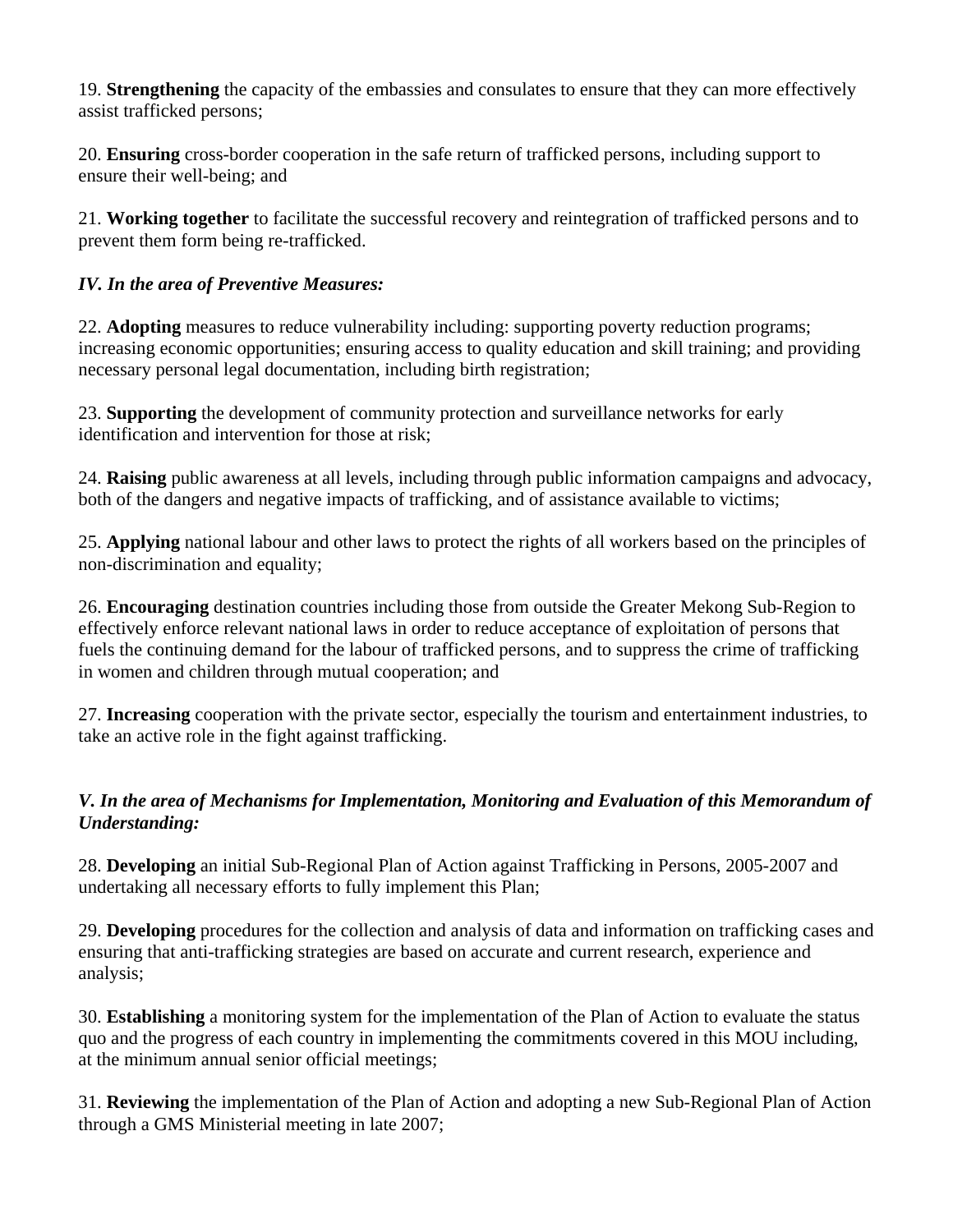32. **Creating** a national task force to collaborate with the COMMIT Secretariat (United Nations Inter-Agency Project against Trafficking in the Greater Mekong Sub-Region) and other partners; and

33. **Inviting** government funding agencies, as well as relevant United Nations and other intergovernmental and non-governmental organizations and the private sector, to provide financial, material and technical assistance to support GSM countries in their anti-trafficking efforts, including the implementation of this MOU and the forthcoming Plan of Action; and

34. **Recognizing** that amendments to this MOU may be desirable in the future, the Governments set out that following process for amending this MOU: (1) if four of the six undersigned Governments believe that the MOU should be changed, and inform the Secretariat in writing, a procedure to consultation shall be undertaken by the Secretariat in a mutually convenient manner; (2) the purpose of such a procedure shall be to propose changes to the MOU; (3) any change to the MOU shall be agreed to unanimously by the six Governments, and the approval of each Government shall be communicated to the Secretariat in writing.

Done at Yangon, on this 29<sup>th</sup> day of October 2004.

## FOR THE GOVERNMENT FOR THE GOVERNMENT

Ith Samheng Huang Qingyi Minister of Social Affairs, Vice Chairperson Veterans and Youth Rehabilitation National Working Committee

### OF THE KINGDOM OF CAMBODIA OF THE PEOPLE'S REPUBLIC OF CHINA

*Original signed Original signed* 

for Children & Women under the State Council

### FOR THE GOVERNMENT FOR THE GOVERNMENT DEMOCRATIC REPUBLIC

#### *Original signed Original signed*

Somphanh Phengkhammy Colonel Tin Hlaing Minister of Labour and Social Welfare Minister of Home Affairs

### FOR THE GOVERNMENT FOR THE GOVERNMENT

*Original signed Original signed* 

### OF THE LAO PEOPLE'S OF THE UNION OF MYANMAR

# OF THE KINGDOME OF THAILAND OF THE SOCIALIST REPUBLIC OF VIETNAM